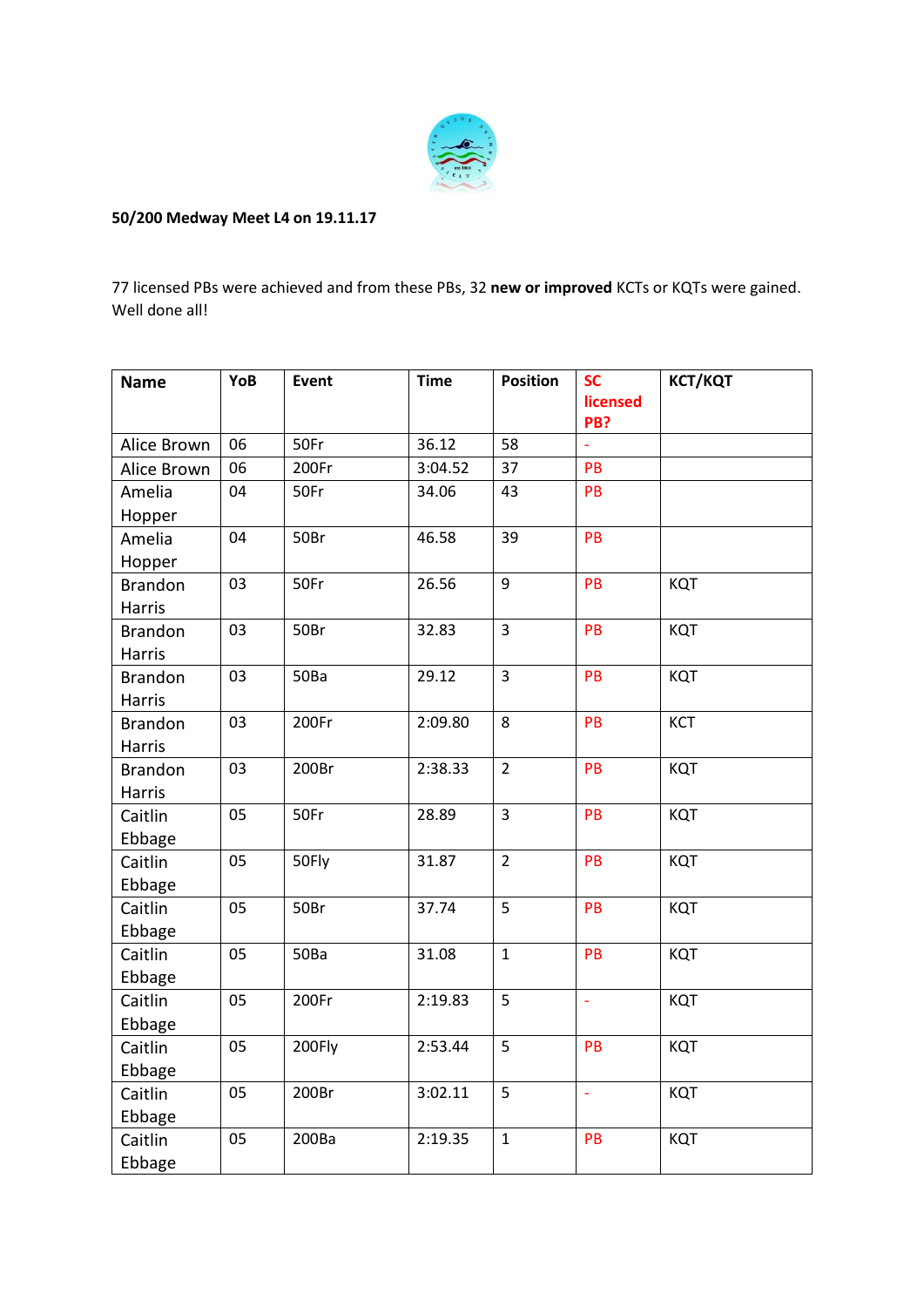| Charles             | 02 | 50Br   | 35.85   | 10                       | PB                       | KCT        |
|---------------------|----|--------|---------|--------------------------|--------------------------|------------|
| Curtis              |    |        |         |                          |                          |            |
| Charles             | 02 | 200Br  | 3:02.35 | 6                        | $\blacksquare$           |            |
| Curtis              |    |        |         |                          |                          |            |
| Charlie             | 07 | 50Fr   | 35.82   | 44                       | PB                       | <b>KCT</b> |
| <b>Brice</b>        |    |        |         |                          |                          |            |
| Charlie             | 07 | 200Fr  | 2:49.54 | 25                       | $\blacksquare$           | KCT        |
| <b>Brice</b>        |    |        |         |                          |                          |            |
| Charlie             | 07 | 200Ba  | 3:09.27 | 12                       | PB                       | <b>KCT</b> |
| <b>Brice</b>        |    |        |         |                          |                          |            |
| Charlotte           | 04 | 50Fr   | 34.96   | 50                       | PB                       |            |
| Dench               |    |        |         |                          |                          |            |
| Charlotte           | 04 | 50Fly  | 41.45   | 40                       | PB                       |            |
| Dench               |    |        |         |                          |                          |            |
| Charlotte           | 04 | 200Fr  | 2:52.27 | 31                       | $\overline{\phantom{a}}$ |            |
| Dench               |    |        |         |                          |                          |            |
| Cleo V-M            | 04 | 50Fr   | 34.10   | 44                       | PB                       |            |
| Cleo V-M            | 04 | 50Fly  | 38.97   | 34                       | PB                       |            |
| Cleo V-M            | 04 | 50Br   | 42.97   | 25                       | PB                       |            |
| Cleo V-M            | 04 | 50Ba   | 42.27   | 35                       | PB                       |            |
| David Carr          | 97 | 50Fr   | 26.02   | $\overline{7}$           | $\omega$                 | <b>KCT</b> |
| David Carr          | 97 | 50Br   | 35.61   | $\overline{7}$           | $\omega$                 |            |
| David Carr          | 97 | 50Ba   | DQ FIN  | $\overline{\phantom{a}}$ | $\omega$                 |            |
| Ed                  | 01 | 50Fr   | 26.73   | 10                       | PB                       | <b>KCT</b> |
| Dickinson           |    |        |         |                          |                          |            |
| Ed                  | 01 | 50Fly  | 29.78   | 6                        | PB                       |            |
| Dickinson           |    |        |         |                          |                          |            |
| Ed                  | 01 | 50Br   | 34.66   | 4                        | PB                       | KCT        |
| Dickinson           |    |        |         |                          |                          |            |
| <b>Ellis Kottas</b> | 03 | 50Fly  | 34.35   | 15                       | $\omega$                 | <b>KCT</b> |
| Ellis Kottas        | 03 | 50Br   | 39.49   | 11                       | $\overline{\phantom{a}}$ | <b>KCT</b> |
| Ellis Kottas        | 03 | 200Br  | 3:06.56 | $\overline{7}$           | $\omega$                 | KCT        |
| Emily               | 07 | 50Br   | 53.04   | 60                       | <b>PB</b>                |            |
| Geake               |    |        |         |                          |                          |            |
| Emily               | 07 | 200Br  | 3:54.44 | 24                       | $\Box$                   |            |
| Geake               |    |        |         |                          |                          |            |
| Erika               | 06 | 50Fr   | 41.56   | 84                       | $\Box$                   |            |
| Hopper              |    |        |         |                          |                          |            |
| Erika               | 06 | 50Br   | 1:00.44 | 80                       | PB                       |            |
| Hopper              |    |        |         |                          |                          |            |
| Erin Nisbet         | 05 | 50Fly  | 32.74   | $\overline{7}$           | PB                       | KQT        |
| Erin Nisbet         | 05 | 50Br   | 38.41   | $\overline{7}$           | PB                       | KQT        |
| Erin Nisbet         | 05 | 200Fr  | 2:24.77 | 9                        | PB                       | <b>KCT</b> |
| Erin Nisbet         | 05 | 200Fly | 2:46.97 | 4                        | ä,                       | KQT        |
| Erin Nisbet         | 05 | 200Br  | 3:01.93 | 4                        | $\Box$                   | KQT        |
| Evan Norris         | 06 | 50Fr   | 34.80   | 38                       | PB                       |            |
|                     |    |        |         |                          |                          |            |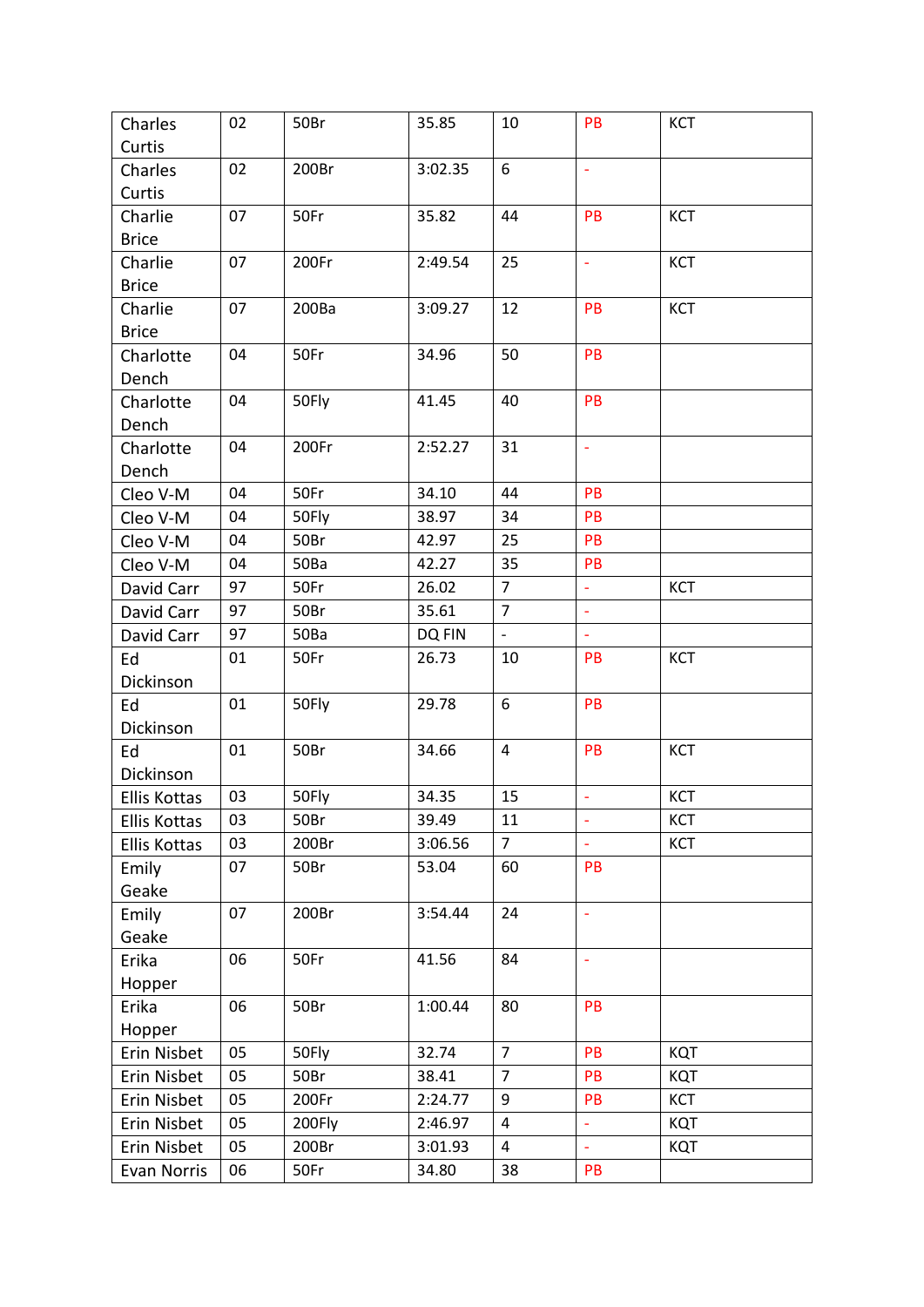| Evan Norris         | 06             | 50Fly | 38.61    | 25                       | $\overline{\phantom{a}}$ | <b>KCT</b>               |
|---------------------|----------------|-------|----------|--------------------------|--------------------------|--------------------------|
| Evan Norris         | O <sub>6</sub> | 50Br  | 49.42    | 32                       | PB                       |                          |
| Evan Norris         | 06             | 50Ba  | 43.55    | 29                       | $\equiv$                 |                          |
| <b>Faith Harris</b> | 07             | 50Fr  | DQ ST    | $\equiv$                 | $\mathbf{r}$             |                          |
| <b>Faith Harris</b> | 07             | 50Fly | 45.16    | 49                       | $\omega$                 |                          |
| Freddie             | 05             | 50Br  | 44.81    | 24                       | ÷,                       |                          |
| Dolman              |                |       |          |                          |                          |                          |
| Freddie             | 05             | 200Br | 3:30.03  | 12                       | ÷,                       | $\overline{\phantom{a}}$ |
| Dolman              |                |       |          |                          |                          |                          |
| Genny               | 02             | 50Fr  | 41.37    | 81                       | PB                       | Yes                      |
| Hunter              |                |       |          |                          |                          |                          |
| Genny               | 02             | 50Fly | 51.94    | 62                       | PB                       |                          |
| Hunter              |                |       |          |                          |                          |                          |
| Genny               | 02             | 50Br  | 58.93    | 76                       | PB                       |                          |
| Hunter              |                |       |          |                          |                          |                          |
| Grace               | 04             | 50Fly | 39.31    | 36                       | $\Box$                   |                          |
| Dolman              |                |       |          |                          |                          |                          |
| Grace               | 04             | 50Br  | 44.68    | 30                       | PB                       |                          |
| Dolman              |                |       |          |                          |                          |                          |
| Grace               | 04             | 200Fr | 2:42.53  | 24                       | PB                       |                          |
| Dolman              |                |       |          |                          |                          |                          |
| Grace               | 04             | 200Ba | 2:55.76  | 14                       | PB                       |                          |
| Dolman              |                |       |          |                          |                          |                          |
| H-J Isaacs          | 07             | 50Fr  | 38.85    | 51                       | $\omega$                 |                          |
| H-J Isaacs          | 07             | 50Fly | 44.24    | 32                       | PB                       |                          |
| H-J Isaacs          | 07             | 50Br  | 57.14    | 47                       | PB                       |                          |
| H-J Isaacs          | 07             | 50Ba  | 49.00    | 40                       | $\Box$                   |                          |
| <b>Holly Geake</b>  | 05             | 50Br  | 41.81    | 17                       | PB                       |                          |
| <b>Holly Geake</b>  | 05             | 200Br | 3:14.87  | 10                       | PB                       |                          |
| <b>Jack Burke</b>   | 06             | 50Fr  | 41.03    | 58                       | $\blacksquare$           |                          |
| Jack Burke          | 06             | 50Br  | 55.72    | 42                       | PB                       |                          |
| Jessica             | 07             | 50Br  | 50.71    | 50                       | PB                       |                          |
| Hummel              |                |       |          |                          |                          |                          |
| Joe                 | 06             | 50Br  | DQ SH 1L | $\overline{\phantom{a}}$ | $\overline{\phantom{a}}$ |                          |
| Rowbottom           |                |       |          |                          |                          |                          |
| Joe                 | 04             | 50Ba  | 41.77    | 24                       | $\overline{\phantom{a}}$ |                          |
| Rowbottom           |                |       |          |                          |                          |                          |
| Joshua              | 06             | 50Br  | 43.15    | 21                       | $\overline{\phantom{a}}$ | KQT                      |
| Prendergast         |                |       |          |                          |                          |                          |
| Joshua              | 06             | 200Fr | 2:36.72  | 20                       | PB                       | KCT                      |
| Prendergast         |                |       |          |                          |                          |                          |
| Joshua              | 06             | 200Ba | 2:45.87  | 9                        | PB                       | KQT                      |
| Prendergast         |                |       |          |                          |                          |                          |
| Kara                | 07             | 50Fr  | 35.95    | 55                       | $\omega$                 | <b>KCT</b>               |
| Mitchell            |                |       |          |                          |                          |                          |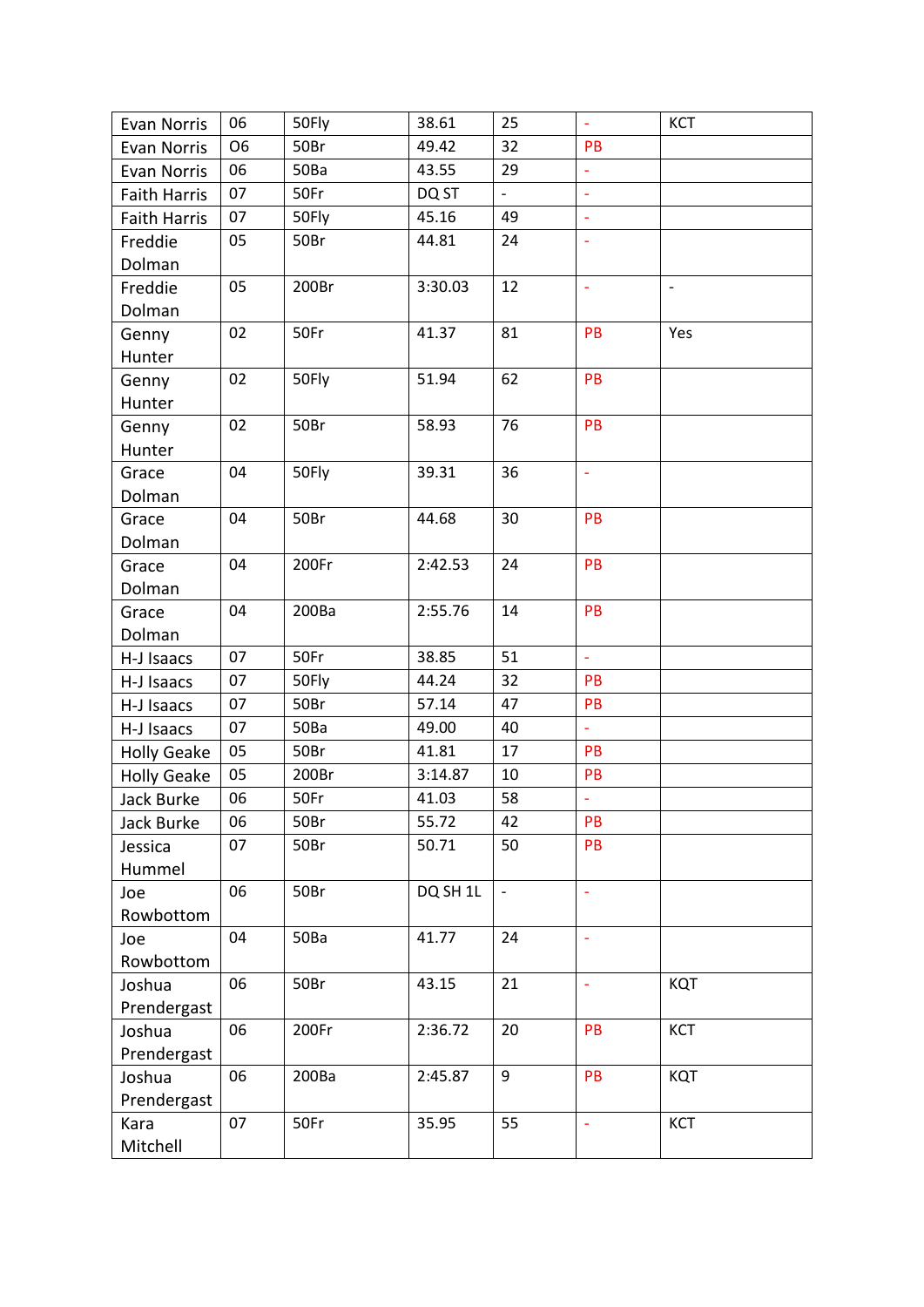| Kayla        | 06     | 200Fr  | 2:46.31 | 29             | PB                       |            |
|--------------|--------|--------|---------|----------------|--------------------------|------------|
| Moerman      |        |        |         |                |                          |            |
| Kayla        | 06     | 200Fly | 3:01.69 | 8              | PB                       | KQT        |
| Moerman      |        |        |         |                |                          |            |
| Kayla        | 06     | 200Br  | 3:35.51 | 19             | $\blacksquare$           |            |
| Moerman      |        |        |         |                |                          |            |
| Kayla        | 06     | 200Ba  | 3:05.89 | 18             | PB                       |            |
| Moerman      |        |        |         |                |                          |            |
| Leoni        | 04     | 50Fr   | 34.84   | 47             | PB                       |            |
| Hopper       |        |        |         |                |                          |            |
| Lilly-Rose   | 06     | 50Fly  | 41.74   | 42             | $\Box$                   |            |
| <b>Burke</b> |        |        |         |                |                          |            |
| Lilly-Rose   | 06     | 50Br   | 50.47   | 49             | PB                       |            |
| <b>Burke</b> |        |        |         |                |                          |            |
| Lily         | 04     | 50Fr   | 32.17   | $23=$          | $\overline{\phantom{a}}$ |            |
| Durnford     |        |        |         |                |                          |            |
| Lily         | 04     | 50Br   | 43.14   | 26             | $\blacksquare$           |            |
| Durnford     |        |        |         |                |                          |            |
| Lily         | 04     | 50Ba   | 37.16   | 14             | $\overline{\phantom{a}}$ |            |
| Durnford     |        |        |         |                |                          |            |
| Lois         | 03     | 50Fr   | 30.32   | 11             | PB                       | KCT        |
| Duchesne     |        |        |         |                |                          |            |
| Lois         | 03     | 50Fly  | 33.81   | 12             | ÷,                       | KCT        |
| Duchesne     |        |        |         |                |                          |            |
| Lois         | 03     | 200Fr  | 2:21.77 | 8              | PB                       | KCT        |
| Duchesne     |        |        |         |                |                          |            |
| Maddy        | 05     | 50Fr   | 32.17   | $23=$          | PB                       | <b>KCT</b> |
| Holland      |        |        |         |                |                          |            |
| Maddy        | 05     | 50Fly  | 37.08   | 25             | PB                       |            |
| Holland      |        |        |         |                |                          |            |
| Maddy        | 05     | 200Fr  | 2:34.83 | 17             | ÷                        |            |
| Holland      |        |        |         |                |                          |            |
| Matilda      | 02     | 50Fr   | 29.41   | $\overline{4}$ | $\blacksquare$           | KCT        |
| Durrant      |        |        |         |                |                          |            |
| Matilda      | 02     | 50Fly  | 32.88   | 8              | PB                       | <b>KCT</b> |
| Durrant      |        |        |         |                |                          |            |
| Matilda      | 02     | 50Br   | 42.43   | $23=$          | $\omega$                 |            |
| Durrant      |        |        |         |                |                          |            |
| Oliver       | $00\,$ | 50Fr   | 25.67   | $3=$           | PB                       | <b>KCT</b> |
| Durrant      |        |        |         |                |                          |            |
| Oliver       | $00\,$ | 200Fr  | 2:07.45 | $\overline{4}$ | $\omega$                 |            |
| Durrant      |        |        |         |                |                          |            |
| Oliver       | 04     | 50Fr   | 27.74   | 15             | PB                       | KQT        |
| Isaacs       |        |        |         |                |                          |            |
| Oliver       | 04     | 50Fly  | 32.33   | 11             | $\omega$                 | <b>KQT</b> |
| Isaacs       |        |        |         |                |                          |            |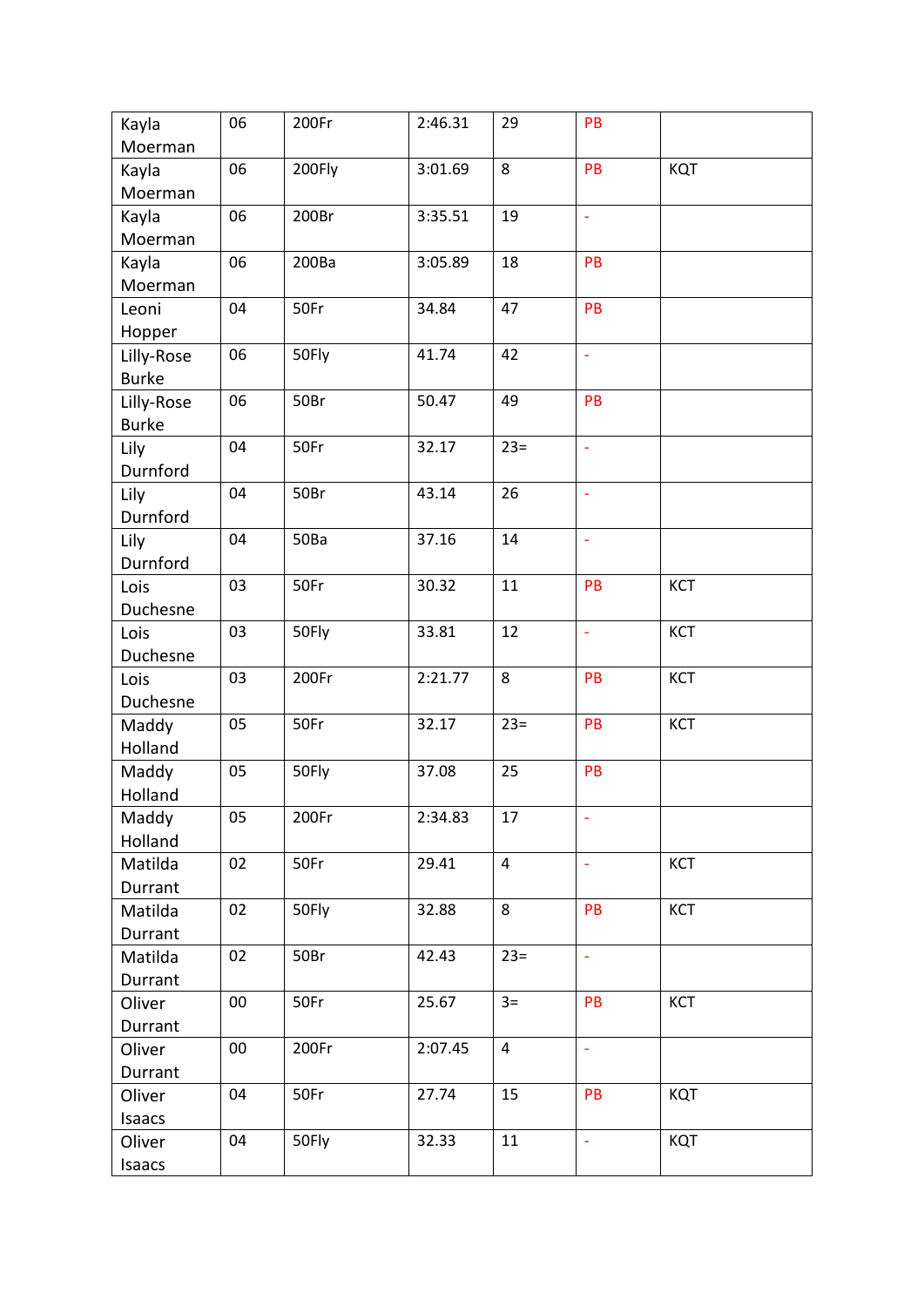| Oliver       | 04 | 50Br   | 35.45    | 6                | PB             | KQT        |
|--------------|----|--------|----------|------------------|----------------|------------|
| Isaacs       |    |        |          |                  |                |            |
| Oliver       | 04 | 50Ba   | 34.28    | 10               | PB             | <b>KCT</b> |
| Isaacs       |    |        |          |                  |                |            |
| Oliver       | 04 | 200Fr  | 2:13.99  | 13               | PB             | <b>KCT</b> |
| Isaacs       |    |        |          |                  |                |            |
| Oliver       | 04 | 200Br  | 2:43.60  | $\overline{4}$   | ÷,             | KQT        |
| Isaacs       |    |        |          |                  |                |            |
| Olivia Pieri | 08 | 50Br   | 50.93    | 51               | PB             |            |
| Olivia Pieri | 08 | 50Ba   | 45.34    | 52               | PB             |            |
| Olivia Pieri | 08 | 200Br  | 4:01.91  | 29               | PB             |            |
| Ophelia      | 08 | 50Fr   | 45.25    | 97               | PB             |            |
| Brown        |    |        |          |                  |                |            |
| Phoebe       | 06 | 50Fr   | 34.89    | 48               | PB             |            |
| Kirkby       |    |        |          |                  |                |            |
| Phoebe       | 06 | 50Fly  | 45.30    | 50               | ä,             |            |
| Kirkby       |    |        |          |                  |                |            |
| Phoebe       | 06 | 50Br   | 49.65    | 47               | PB             |            |
| Kirkby       |    |        |          |                  |                |            |
| Phoebe       | 06 | 50Ba   | 46.43    | 54               | ä,             |            |
| Kirkby       |    |        |          |                  |                |            |
| Phoebe       | 06 | 200Fr  | 2:54.27  | 33               | ÷,             |            |
| Kirkby       |    |        |          |                  |                |            |
| Polly        | 01 | 50Fly  | 35.93    | 20               | $\Box$         |            |
| Thomas       |    |        |          |                  |                |            |
| Polly        | 01 | 50Br   | 40.95    | 12               | ä,             |            |
| Thomas       |    |        |          |                  |                |            |
| Polly        | 01 | 200Fly | 2:57.08  | $\boldsymbol{6}$ | PB             |            |
| Thomas       |    |        |          |                  |                |            |
| Polly        | 01 | 200Br  | 3:08.94  | 9                | ä,             |            |
| Thomas       |    |        |          |                  |                |            |
| Sam          | 04 | 50Fly  | 38.32    | 23               | $\Box$         |            |
| Dickinson    |    |        |          |                  |                |            |
| Sam          | 04 | 50Br   | 39.28    | 14               | PB             | <b>KCT</b> |
| Dickinson    |    |        |          |                  |                |            |
| Samuel       | 04 | 50Fr   | 30.79    | 29               | PB             |            |
| Dickinson    |    |        |          |                  |                |            |
| Sarah        | 07 | 50Fr   | 42.37    | 88               | ÷,             |            |
| Pascoe       |    |        |          |                  |                |            |
| Sarah        | 07 | 50Fly  | DQ SL 2L | $\blacksquare$   | $\blacksquare$ |            |
| Pascoe       |    |        |          |                  |                |            |
| Sarah        | 07 | 50Br   | 51.48    | 54               | ÷,             |            |
| Pascoe       |    |        |          |                  |                |            |
| Sarah        | 07 | 50Ba   | 46.84    | 57               | ÷,             |            |
| Pascoe       |    |        |          |                  |                |            |